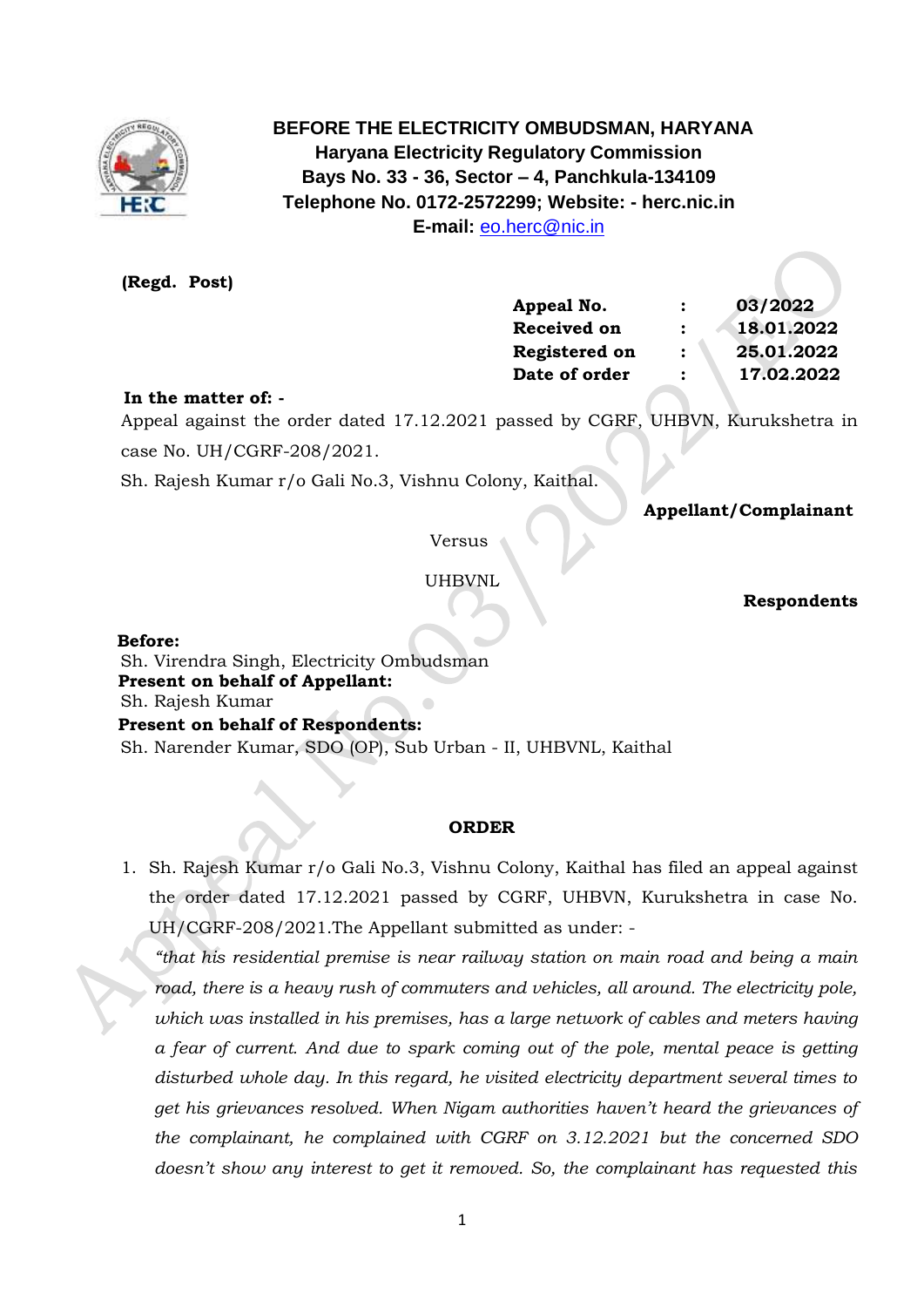*office to either shift electricity pole from his premises or get it removed and whatsoever expenditure will be there, complainant is ready to bear it."*

- 2. The appeal was registered on 25.01.2022 as an appeal No. 03/2022 and accordingly, notice of motion to the appellant and the respondents was issued on 27.01.2022 for hearing the matter on 17.02.2022.
- 3. The SDO (OP), Sub Urban II, UHBVNL, Kaithal vide his email on 15.02.2022 has submitted the reply to the appeal, as under: -

*"That the present appeal has been filed by the complainant just to harass and humiliate the respondents and just to cause revenue as well as financial loss to the Nigam. That the complainant has no locus standi to file the present appeal as the grievances of the complainant has been already redressed promptly. That the complainant has not come before this hon'ble commission with clean hands and has suppressed the true and material facts from this Hon'ble commission. Hence is not entitled to get any discretionary relief from this Hon'ble commission. The true and material as under: -*

*That the complaint no. UH/CGRF-208/2021 of the complainant received through The Consumer Grievances Redressal Forum Kurukshetra. As soon as complaint received and marked it, to area Incharge for site verification. In the report of site verification submitted by the area Incharege/JE, it is noticed that the pole is installed in narrow street since long ago before the build house by the complainant. Neither it is possible to shift the existing pole to another site nor can it be removed. There is a problem of Right of Way in the street. It causes the lots of complaints of another consumer's if the pole shifted in front of premises of the others consumers. There was one and only option of providing the cantilever on the pole for maintains the cables away from the complainant house wall. Thereafter, the complainant submits their written consent regarding to provide the cantilever on the pole and ready to pay the estimate cost. The office of the respondents makes a special estimate for provides the cantilever on the pole to relief the complainant and on dated 20.12.2021 the abovesaid work has been completed. The complainant was agreed and satisfied with the work completed by the office of the respondent.*

*So that, the appeal of complainant is wrong and denied and not legally entitled for any relief. The complaint filed by the complainant is false, frivolous, and is against facts and law, vague, baseless and is not maintainable in the eyes of law, the same may kindly be dismissed with special costs, in the interest of justice."*

4. Proceedings were held on 17.02.2022 through videoconferencing in view of Covid Pandemic. At the outset, the respondent SDO submitted that the appellant demanded to shift LT pole but there is no right way to shift it in view of very narrow street. The